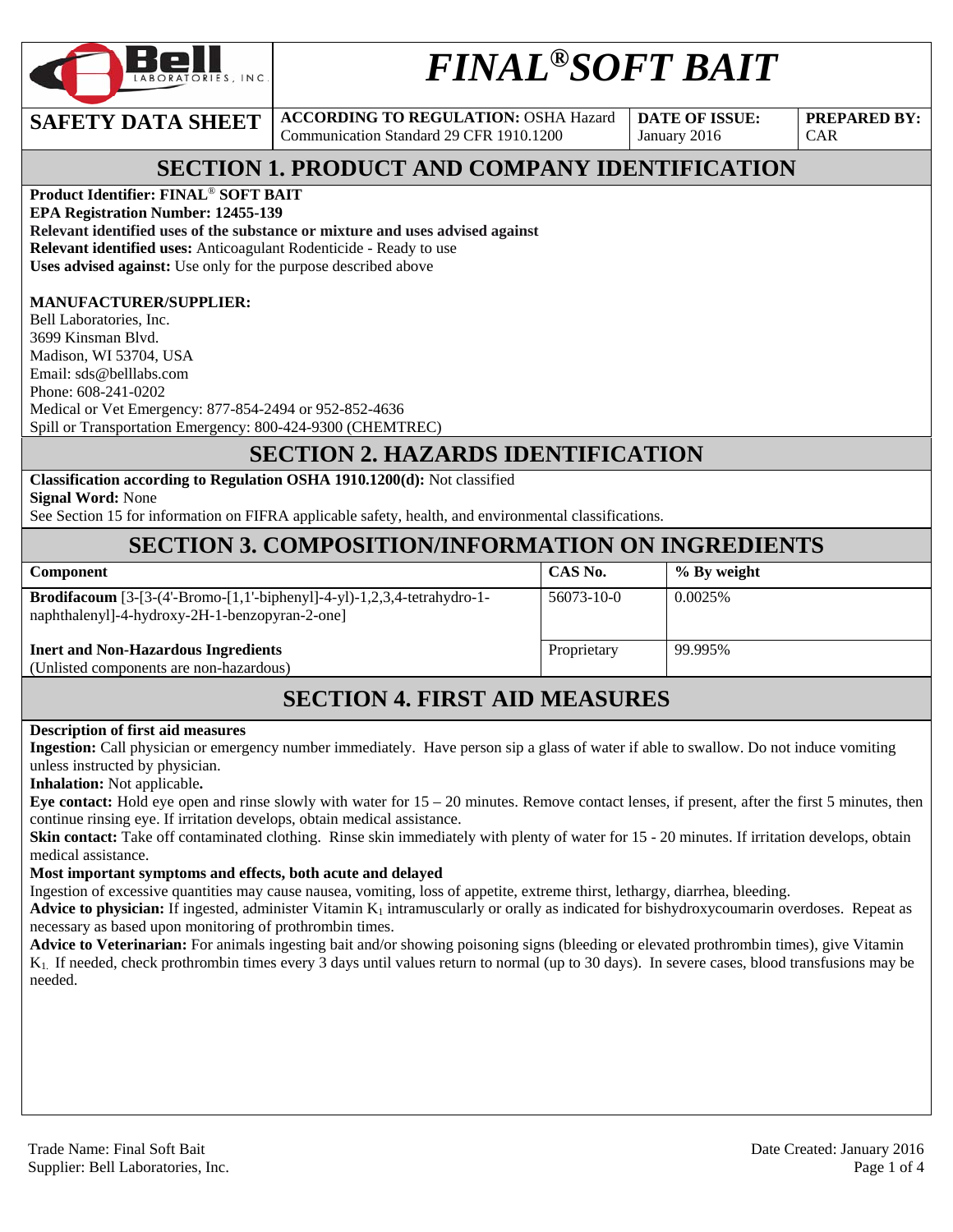# **SECTION 5. FIRE-FIGHTING MEASURES**

#### **Extinguishing media**

Suitable Extinguishing Media: water, foam or inert gas.

Unsuitable Extinguishing Media: None known.

**Special hazards arising from the mixture:** High temperature decomposition or burning in air can result in the formation of toxic gases, which may include carbon monoxide and traces of bromine and hydrogen bromide.

**Advice for firefighters:** Wear protective clothing and self-contained breathing apparatus.

## **SECTION 6. ACCIDENTAL RELEASE MEASURES**

**Personal precautions, protective equipment and emergency procedures**: Gloves should be worn when handling the bait. Collect spillage without creating dust.

**Environmental precautions:** Do not allow bait to enter drains or water courses. Where there is contamination of streams, rivers or lakes contact the appropriate environment agency.

**Methods and materials for containment and cleaning up**

**For Containment:** Sweep up spilled material immediately. Place in properly labeled container for disposal or re-use.

**For Cleaning Up:** Wash contaminated surfaces with detergent. Dispose of all wastes in accordance with all local, regional and national regulations.

**Reference to other sections:** Refer to Sections 7, 8 & 13 for further details of personal precautions, personal protective equipment and disposal considerations.

# **SECTION 7. HANDLING AND STORAGE**

**Precautions for safe handling**: Do not handle the product near food, animal foodstuffs or drinking water. Keep out of reach of children. Do not use near heat sources, open flame, or hot surfaces. As soon as possible, wash hands thoroughly after applying bait and before eating, drinking, chewing gum, using tobacco, or using the toilet.

**Conditions for safe storage, including any incompatibilities:** Store only in original container in a cool, dry place, inaccessible to pets and wildlife. Do not contaminate water, food or feed by storage or disposal. Keep containers closed and away from other chemicals.

## **SECTION 8. EXPOSURE CONTROLS/PERSONAL PROTECTION**

|--|

| Component          | <b>OSHA</b>     | <b>ACGIH</b>    | <b>Other Limits</b> |
|--------------------|-----------------|-----------------|---------------------|
| <b>Brodifacoum</b> | Not Established | Not Established | Not Established     |

**Appropriate Engineering Controls:** Not required **Occupational exposure limits:** Not established

**Personal Protective Equipment:** 

**Respiratory protection:** Not required

**Eye protection:** Not required

**Skin protection:** Shoes plus socks, and waterproof gloves.

**Hygiene recommendations:** Wash thoroughly with soap and water after handling.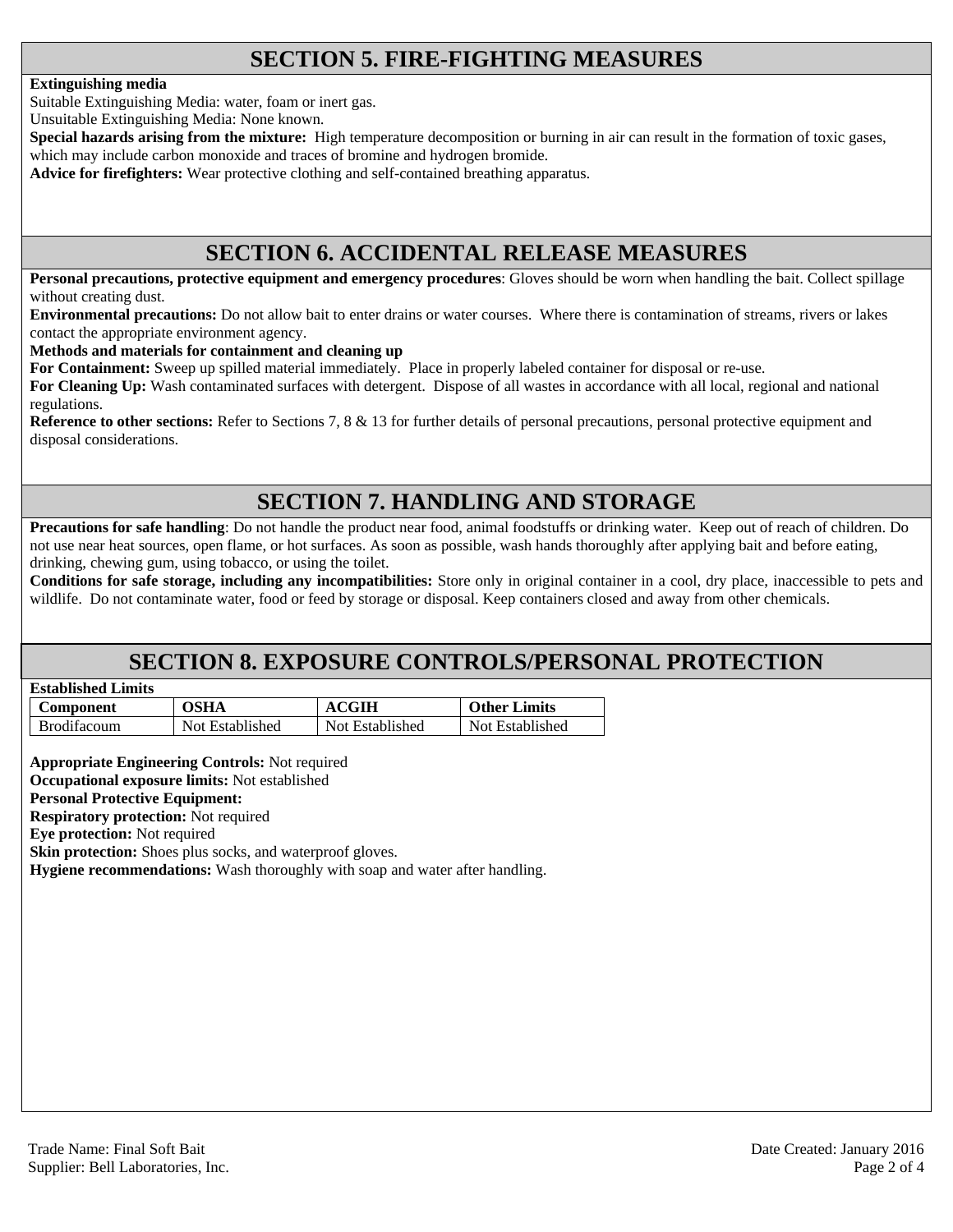## **SECTION 9. PHYSICAL AND CHEMICAL PROPERTIES**

**Information on basic physical and chemical properties Appearance/Color:** Red-orange paste **Odor:** None **Odor Threshold: Not** applicable, odor not associated with a hazardous material. **pH:** Not applicable, is not dispersible with water. **Melting point:** Not applicable to rodenticide bait **Boiling point:** Not applicable to rodenticide bait **Flash point:** Not applicable, does not contain components classified as flammable. **Evaporation rate:** Not applicable, is a solid. **Flammability:** Not applicable, is a solid. **Upper/lower flammability or explosive limits:** Not applicable, does not contain components classified as flammable or explosive. **Vapor Pressure: Vapor Density:**  Not applicable to rodenticide bait Not applicable, is a solid **Relative Density:** 1.22 g/mL @ 20°C **Solubility (water):** Not water soluble **Solubility (solvents):** Not applicable to rodenticide bait **Partition coefficient: n-octanol/water:** Not applicable to rodenticide bait Auto-ignition temperature: Not applicable, does not contain components classified as flammable. **Decomposition temperature:** Not applicable to rodenticide bait **Viscosity:** Not applicable, is not a liquid.

#### **SECTION 10. STABILITY AND REACTIVITY**

**Reactivity:** Stable when stored in original container in a cool, dry location.

**Chemical stability:** Stable when stored in original container in a cool, dry location.

**Possibility of hazardous reactions:** Refer to Hazardous decomposition products

**Conditions to avoid:** Avoid extreme temperatures (below 0°C or above 40°C).

**Incompatible materials**: Avoid strongly alkaline materials.

**Hazardous decomposition products:** High temperature decomposition or burning in air can result in the formation of toxic gases, which may include carbon monoxide and traces of bromine and hydrogen bromide.

# **SECTION 11. TOXICOLOGICAL INFORMATION**

**Information on toxicological effects** 

**Acute Toxicity** 

**LD50, oral (ingestion):** >2000 mg/kg (rats) (Brodifacoum rat LD50 oral: 0.490 mg/kg bw).

**LD50, dermal (skin contact):** > 5001 mg/kg (rats) (Brodifacoum rabbit LD50 dermal: 4.185 mg/kg bw).

**LC50, inhalation:** Product is a paste and therefore exposure by inhalation is not relevant.

**Skin corrosion/irritation:** Not irritating to skin.

**Serious eye damage/Irritation:** Not irritating to eyes.

**Respiratory or skin sensitization:** Dermal sensitization: Not a Sensitizer (Guinea pig maximization test).

**Germ cell mutagenicity:** Contains no components known to have a mutagenetic effect.

**Carcinogenicity:** Contains no components known to have a carcinogenetic effect**.** 

| `omponents<br>™ Ј∪д.    | VTT<br>n<br>. | $\sqrt{2}$      | $\sim$ $\sim$ $\sim$<br>1011 |
|-------------------------|---------------|-----------------|------------------------------|
| .<br>D<br>Кn<br>тасоип. | listec<br>Not | Not<br>I<br>wou | Not<br>listec                |

**Reproductive Toxicity:** No data

**Aspiration Hazard:** Not applicable. Product is a paste.

**Target Organ Effects:** Reduced blood clotting ability.

# **SECTION 12. ECOLOGICAL INFORMATION**

**Ecotoxicity Effects:** This product is extremely toxic to fish, birds and other wildlife. Dogs and predatory and scavenging mammals and birds might be poisoned if they feed upon animals that have eaten this bait. Do not apply this product directly to water or to areas where surface water is present or to intertidal areas below the mean high water mark. Runoff also may be hazardous to aquatic organisms in water adjacent to treated areas. Do not contaminate water when disposing of equipment wash water or rinsate.

Persistence and degradability: Product is inherently biodegradable.

**Bioaccumulative potential:** Not determined. Brodifacoum water solubility is extremely low (< 0.1mg/l).

**Mobility in Soil:** Not determined. Mobility of brodifacoum in soil is considered to be limited.

**Other adverse effects:** None.